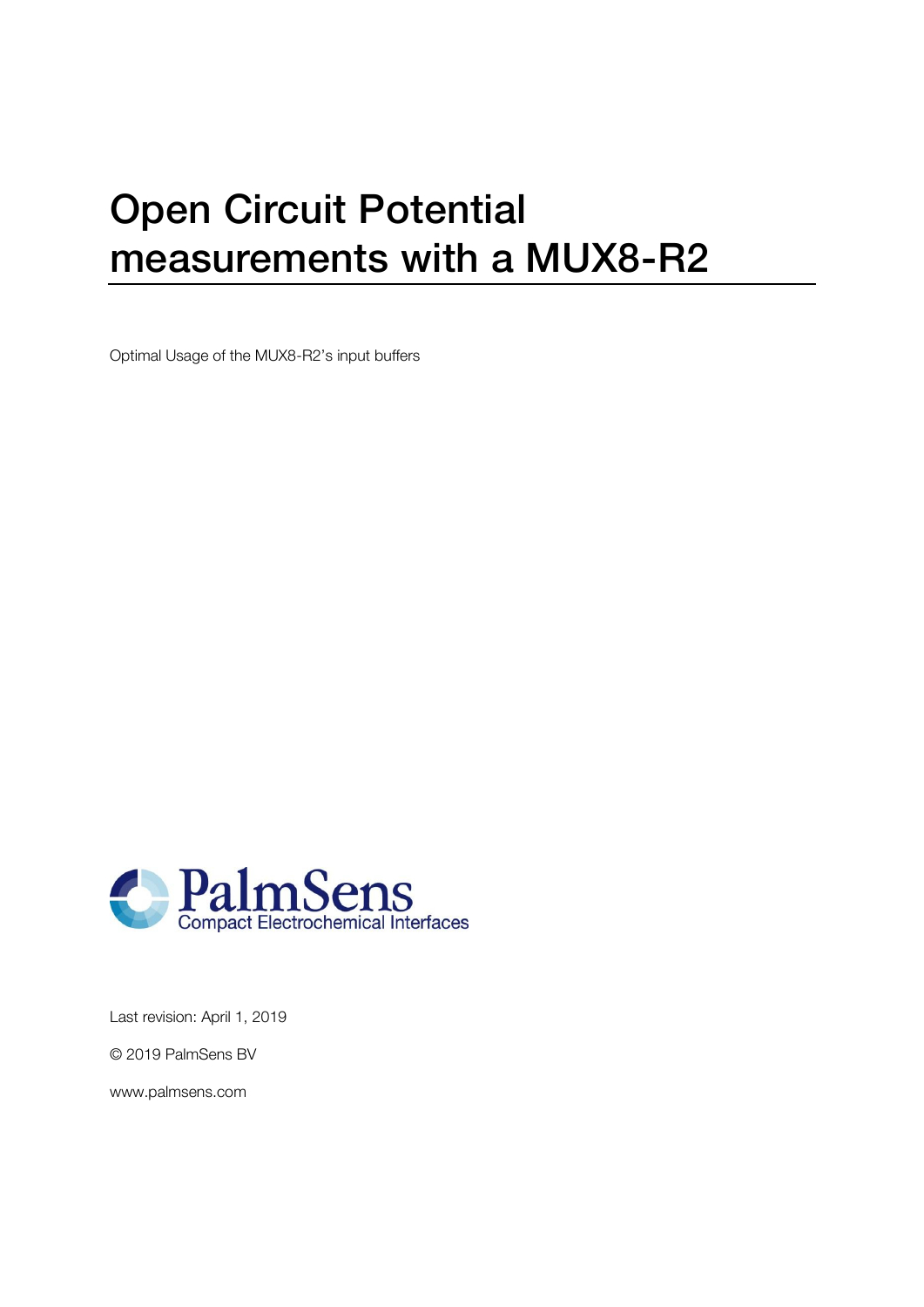## **Contents**

| $\mathbf{1}$         |                                                                                           |  |
|----------------------|-------------------------------------------------------------------------------------------|--|
|                      | 1.1                                                                                       |  |
|                      | 1.2                                                                                       |  |
|                      |                                                                                           |  |
|                      |                                                                                           |  |
| $\mathbf{2}^{\circ}$ |                                                                                           |  |
| 3                    |                                                                                           |  |
|                      | Setting up an alternating multiplexed OCP measurement with MUX8-R2  5<br>3.1              |  |
|                      |                                                                                           |  |
|                      | Performing an alternating multiplexed OCP measurement with MUX8-R2  6<br>3.2 <sup>°</sup> |  |
|                      |                                                                                           |  |
| 4                    |                                                                                           |  |
| 5                    |                                                                                           |  |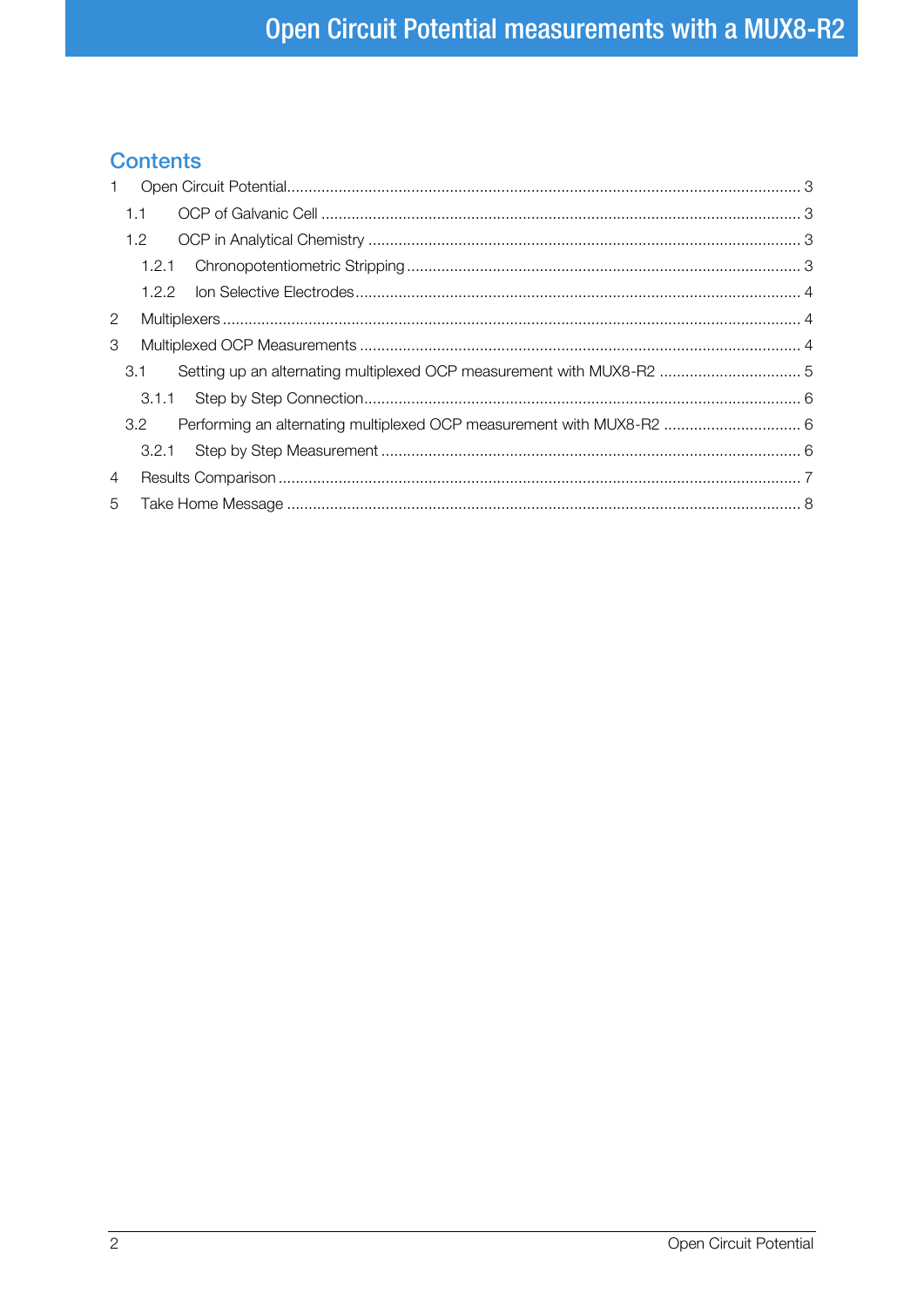# <span id="page-2-0"></span>1 Open Circuit Potential

The Open Circuit Potential (OCP) or Open Circuit Voltage (OCV) is the potential between two points with no current flowing between the two points. Without an external potential source, this is usually the highest possible potential difference between these two points. If a current flows between these two points, the potential difference is reduced.

The OCP is often used to check if a system behaves as expected. In corrosion research the OCP of a sample is used to monitor the development of corrosion on the sample surface.

In general OCP measurements require high impedance measurement circuitry to avoid errors in the OCP due to leakage currents.

## <span id="page-2-1"></span>1.1 OCP of Galvanic Cell

To illustrate the OCP, the example of a Danielle Element (see [Figure 1.1\)](#page-2-4) is used here. The setup is a galvanic cell consisting of two vessels. One vessel is filled with copper sulfate solution and a copper sheet is immersed in the solution. The other vessel contains zinc sulfate solution and a zinc sheet is immersed. The two vessels are connected via a salt bridge. If you measure the voltage between the two metal sheets, an OCP of 1.1 V under standard conditions is observed. The copper site is the nobler site, so the potential of the copper sheet is 1.1 V higher than the potential of the zinc sheet. If the two metal sheets are connected to each other so that electrons can flow between them, electrons will flow from the less noble zinc to the noble copper. As a result the measured potential difference between the two metal sheets will decrease. As electrons are removed from the zinc sheet it releases new zinc ions into solution and the electrons of these ions replace the missing electrons in the zinc sheet. This results in a dissolution process of the zinc sheet. In the same time the copper sheets gains mass by reducing copper ions. The rates of these processes however, are not fast enough to maintain the original OCP.

A good analogy for the behavior of potentials and currents are connected vessels filled with different levels of water. The height difference of the water represents the potential and the water flowing from one vessel to another represents the current.



*Figure 1.1: Scheme of the Danielle Element (source Wikipedia, translated by PalmSens)*

## <span id="page-2-4"></span><span id="page-2-2"></span>1.2 OCP in Analytical Chemistry

#### <span id="page-2-3"></span>1.2.1 Chronopotentiometric Stripping

Chronopotentiometric Stripping is a technique where metal ions from the solution are reduced at the electrode. The metals formed from the ions adsorb to the electrodes surface. After this deposition the OCP of the electrode is observed in the presence of an oxidation agent, e.g. oxygen. The least noble metal oxidizes first. During this oxidation process the OCP stays approximately constant. If the metal is used up, there will be a steep change of the OCP, because the first metal doesn't contribute to the OCP anymore. This way all immobilized metals get oxidized. In the resulting E vs t curve the potential of a step correlate with the metal species and the step's width with the amount of immobilized metal.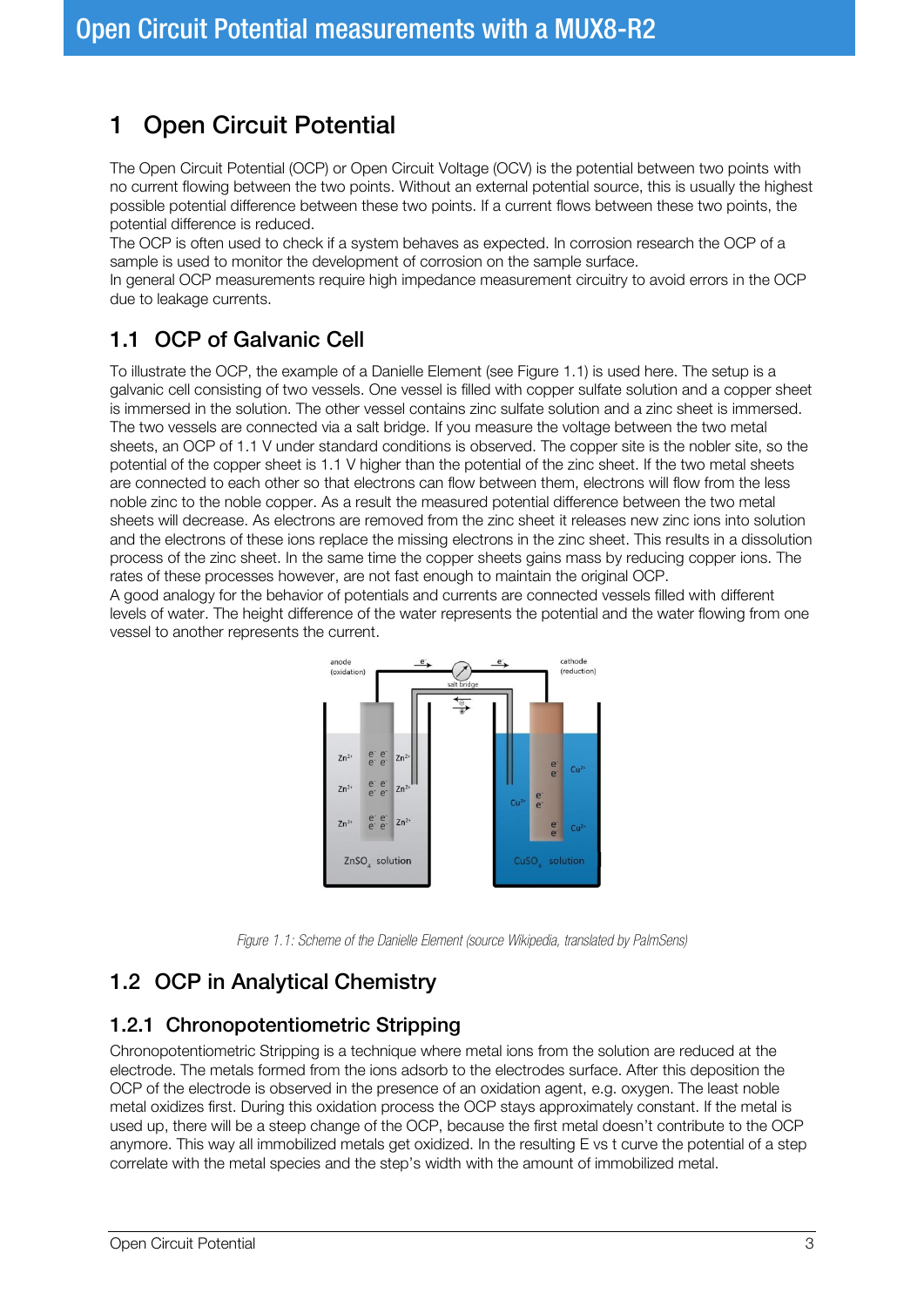For a better visualization you often find plots of dE/dt versus E, where the transitions between the different OCPs appear as peaks, whose height correlates with the amount of immobilized metal.

#### <span id="page-3-0"></span>1.2.2 Ion Selective Electrodes

Ion selective electrodes (ISE) are electrodes whose OCP only depends on one ion species. The most common ISE is the pH electrode, which is sensitive to H<sup>+</sup> (protons). These electrodes allow measuring this specific ion without changing the solution, unlike amperometric sensors.

The Open Circuit Potential (OCP) is the potential between two points with no current flowing.

## <span id="page-3-1"></span>2 Multiplexers

Multiplexers are a great economic way to increase your efficiency.

The MUX8-R2, MUX8, MUX16, EmStatMUX8, EmStatMUX16 and EmStatMUX8-R2 are multiplexer instruments made by PalmSens. While the first three are extensions for a PalmSens or an EmStat the latter are EmStats with an integrated multiplexer. The MUX8-R2 is the successor of the MUX8 and MUX16. The MUX8-R2 has a maximum of 8 cells, but the MUX8-R2 can be combined with another MUX8-R2 to create 16 cells. Actually, you can combine MUX8-R2s to up to 128 cells. A multiplexer is like a multi way valve. One potentiostat is connected to this valve and the valve (the multiplexer) switches the connection of the potentiostat between the different channels. For most methods the switching is done after the experiment is finished (e.g. DPV, CV), but for time dependent methods like chronoamperometry (amperometric detection) or (open circuit) potentiometry the channel can be switched between each point of the measurement within 25 milliseconds. So virtually the measurement is done parallel. It doesn't matter if the electrode systems are in separated cells or share one solution, since only one set of reference electrode (RE), counter electrode (CE) and working electrode (WE) is active at a time.

So keep in mind: A multiplexer is an economic solution to increase the efficiency of your sample throughput, but it never measures different electrodes at the exact same point in time.

## <span id="page-3-2"></span>3 Multiplexed OCP Measurements

Multiplexing seems to be an economical way to use arrays of small ion selective electrodes, but often such a setup does not deliver stable OCPs or delivers unrealistic values. These issues are usually observed when the alternating mode of the potentiostat is used, that means the multiplexer changes the channel after a point of the measurement was recorded. If the consecutive mode is used, the results are fine. Consecutive mode means that the measurement is finished on one channel before the multiplexer switches to the next channel. Why is that?

A multiplexer is a series of switches, which are used to connect the electrodes of the different channels to the lines of the potentiostat. Every time a switch is flicked a small charge is injected into the circuit. This is due to the moment when the switch isn't part of any circuit and thus isn't controlled by any feedback loop. At the moment the switch is closed the excess charge is injected into the measurement circuit. The charge injection is usually rather low (20 pC). If small electrodes or very sensitive electrodes are used, the charge injection could be sufficient to significantly change the potential of the electrode. In consecutive mode, there is one switching event and afterwards the electrode has the whole measurement duration to regain the OCP. If the alternating mode is used, there are many switching events and very small time intervals for the measurement. As a result the electrode gets a lot of charge injections and little time to regain its OCP. This often leads to non-usable OCP measurements.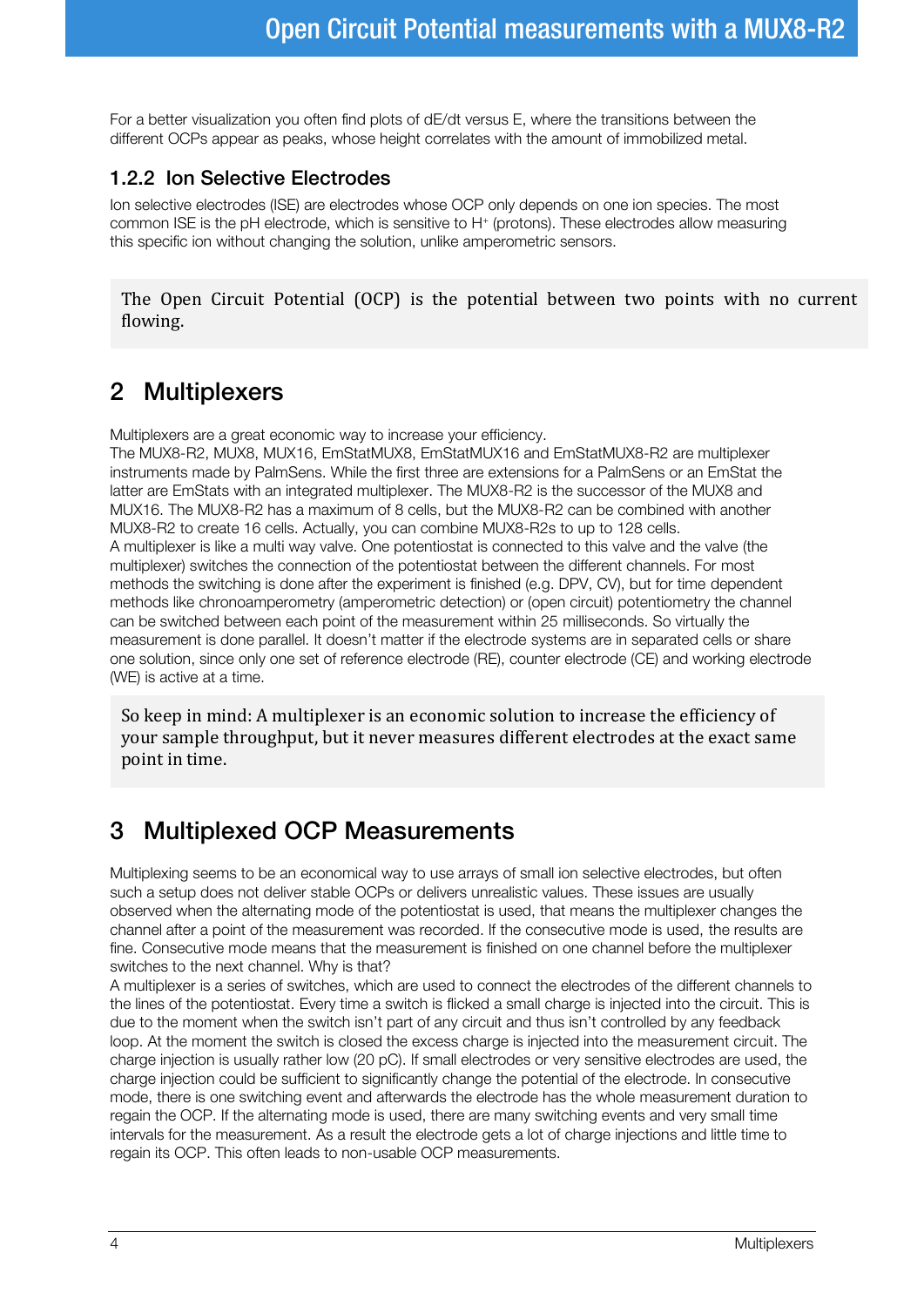To reduce the impact of the charge injection the MUX8-R2 has high impedance input buffers in the reference electrode lines, which enable you to measure the OCP of small or sensitive electrodes in the alternating mode of the multiplexer. To use this advantage a special way to setup the measurement is required.

#### <span id="page-4-0"></span>3.1 Setting up an alternating multiplexed OCP measurement with MUX8-R2

The 8 reference electrode inputs have high impedance (1TΩ) buffers to remove leakage and charge injection effects caused by the switches of the MUX. The working electrodes are low impedance as they connect directly to the multiplexer switches and subsequently to the current follower of the potentiostat. The current follower is necessary for any method, which requires measurement of the current flowing through the working electrode. To not obstruct this current, installing a high impedance buffer at the working electrode lines is not possible. Due to the current follower, the working electrode is not grounded, but is a virtual ground, with a potential close ground. The current follower has some inherent noise and leakage, which for most measurements is negligible, but not for sensitive OCP measurements. For OCP:

Current is not measured so the current follower is unnecessary. This means that the WE leads are not required and can be disconnected. Instead of the WE leads the ground lead, which is less noisy than the WE inputs, can be used, but the ground cannot be multiplexed, so the reference electrode, which doesn't need to be multiplexed, can be connected to the ground lead.

As mentioned in the introduction of chapter [3,](#page-3-2) the reference electrode leads have high impedance inputs as buffers for the charge injections and the reference electrode leads can be multiplexed, so these can be used instead of the WE leads to connect the working electrodes (see [Figure 3.1\).](#page-4-1)

No potential is applied and no current flows by the potentiostat so the counter electrode is not needed. We recommend leaving it disconnected.

This setup has the lowest noise, because it has the lowest amount of connections and the high impedance input buffers are included on each electrode. A disadvantage is that the polarity of the measured OCP is inverted, because the ground is now the reference electrode and the working electrode connected to the reference electrode leads.



<span id="page-4-1"></span>*Figure 3.1: Schematic representation of the PalmSens4 and MUX8-R2*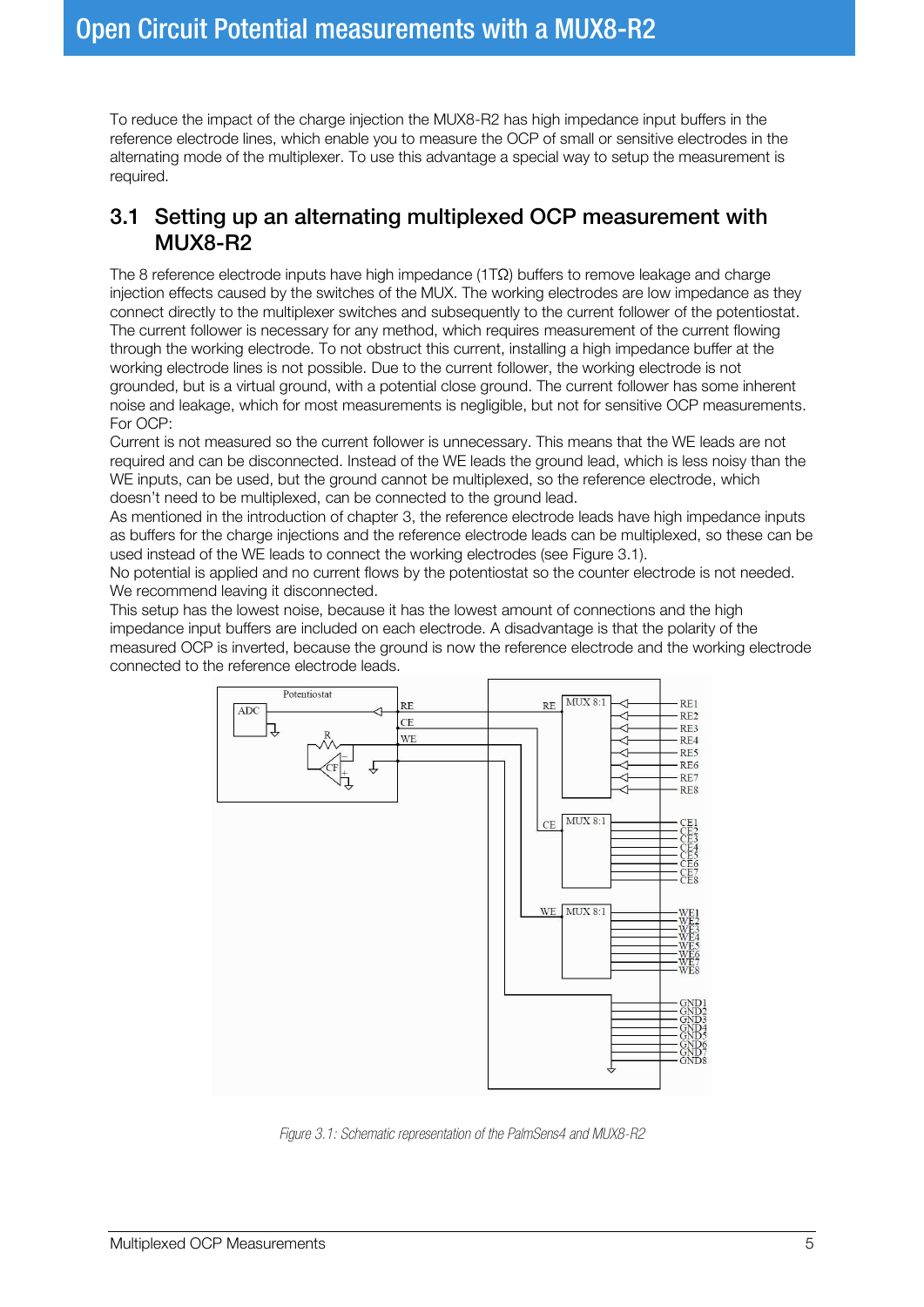### <span id="page-5-0"></span>3.1.1 Step by Step Connection

- 1. Place your reference electrode and the working electrodes in your cell.
- 2. Connect the ground lead (green plug) to the reference electrode.
- 3. Connect the reference electrode lead of channel 1 (blue plug) to your working electrode 1. Connect the reference electrode lead of channel 2 (blue plug) to your working electrode 2 and so on (see [Figure 3.2\)](#page-5-3).
- 4. Leave the working electrode leads (red plugs) and the counter electrode leads (black plugs) open.



*Figure 3.2: Scheme of the setup for the OCP measurement*

#### <span id="page-5-3"></span><span id="page-5-1"></span>3.2 Performing an alternating multiplexed OCP measurement with MUX8-R2

For performing the measurement you can run a regular multiplexed OCP measurement. The mode is *Alternating*. You should not check the Option to *Use the common RE and CE of channel 1*. The reference electrode leads are connected to the electrodes with the individual OCPs, so the reference electrodes shouldn't be connected to each other. If you choose the option to *Use the common RE and CE of channel 1,* all the reference electrode leads are connected to each other. If you use an EmStat3+ Blue, you need also to check the option *Connect WE to Sense*.

As the working electrode leads are not important for this measurement and the ground is used as reference potential, the unselected working electrode leads should stay floating and not be connected to the ground.

#### <span id="page-5-2"></span>3.2.1 Step by Step Measurement

- 1. Setup your measurement according to chapter [3.1.1.](#page-5-0)
- 2. Start *PStrace* and open the *General Settings…* menu.
- 3. Check Multiplexer present and choose the MUX8-R2 (see [Figure 3.3\)](#page-5-4)

| MUX <sub>8</sub> | <b>Help select</b>           |
|------------------|------------------------------|
| MUX16            |                              |
| O MUX8-R2        |                              |
|                  | Change default configuration |



<span id="page-5-4"></span>4. Click on Change default configuration and make sure the boxes, *Combine RE and CE*, *Use common RE and CE on channel1* are not checked. The option *Disconnect WE (floating)* for *unselected WEs* should be chosen (see [Figure 3.4\)](#page-6-1).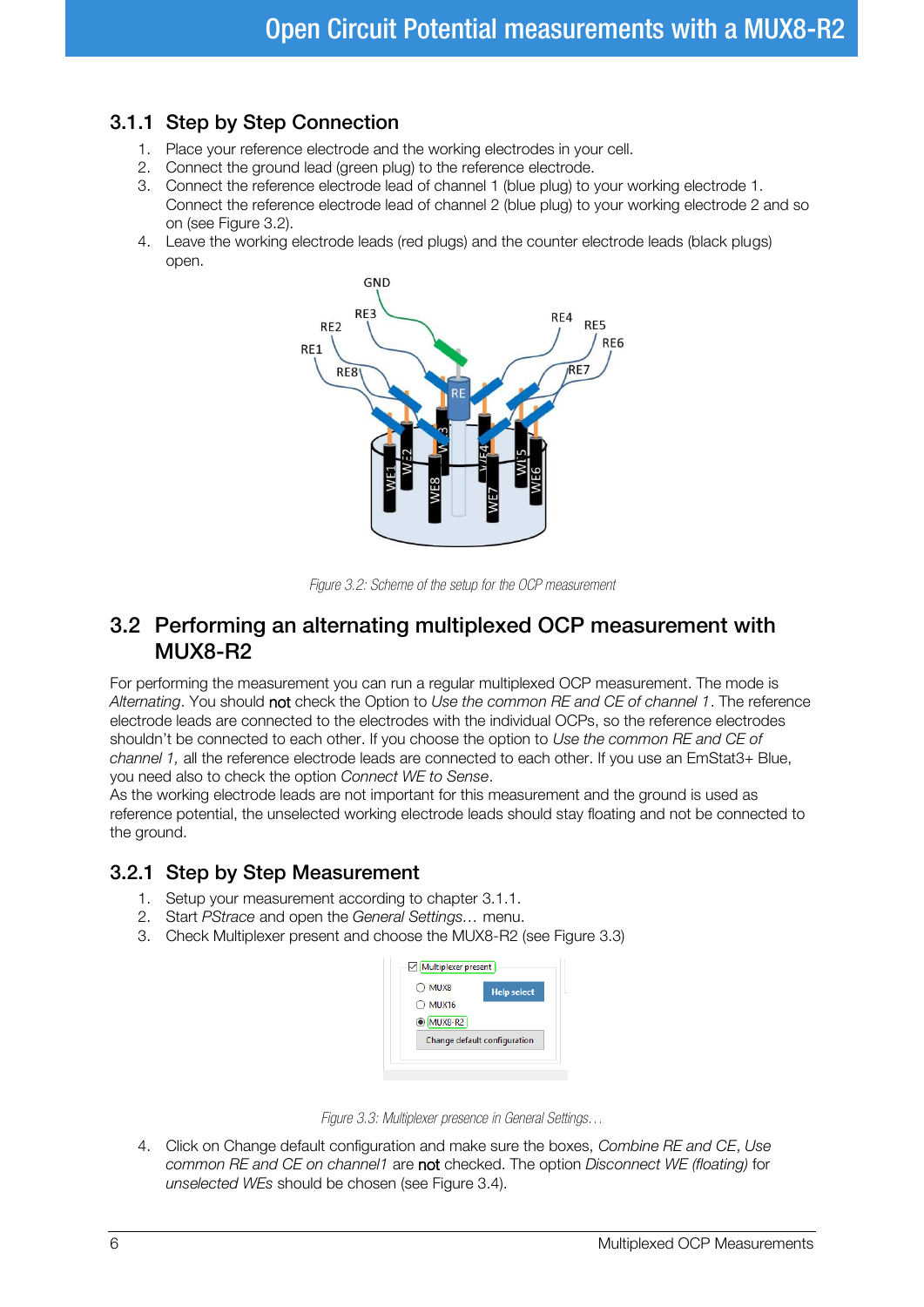

*Figure 3.4: Multiplexer settings*

- <span id="page-6-1"></span>5. Click on *Save & Close* and then *OK* in the Settings window.
- 6. Choose *Open Circuit Potentiometry* from the Techniques List and activate all current ranges.
- 7. Set the measurement time (*t run*) and the interval time (*t interval*) according to your experiment. Also change other settings like recording additional data, pretreatment, etc., if needed.
- 8. Run the measurement.
- 9. Pay attention: The polarization of the measured potential is inversed, that means positive potentials will be negative and the other way around, due to the fact that the working electrode is connected to the RE lead.

## <span id="page-6-0"></span>4 Results Comparison

Here is an example of measurements performed with a MUX8-R2 in the regular setup (WE leads connected to working electrodes, RE leads connected to RE) and the same measurement performed with the above described setup.

In a 0.1 M KCl solution an Ag/AgCl reference electrode, a platinum wire, a copper wire, a solder tin wire and a straightened paper clip were immersed. These where first connected in a classic way, i.e. the Ag/AgCl electrode was connected to the RE1 and the platinum, copper, paper clip and solder tin were connected to WE1, WE2, WE3 and WE4. The option *Use common RE and CE on channel 1* was checked. The unselected WEs were floating. After a stable potential for each of the channels was reached a measurement in the *Consecutive* mode was performed. Afterwards a measurement in the *Alternating* mode was performed.

The results show clearly the impact of the charge injection (see [Figure 4.1\)](#page-6-2).



<span id="page-6-2"></span>*Figure 4.1 OCP measurements in a classic setup (RE blue plug, WE red plug); samples: platinum wire, copper wire, straightened paper clip, Solder tin in 0.1 M KCl solution*